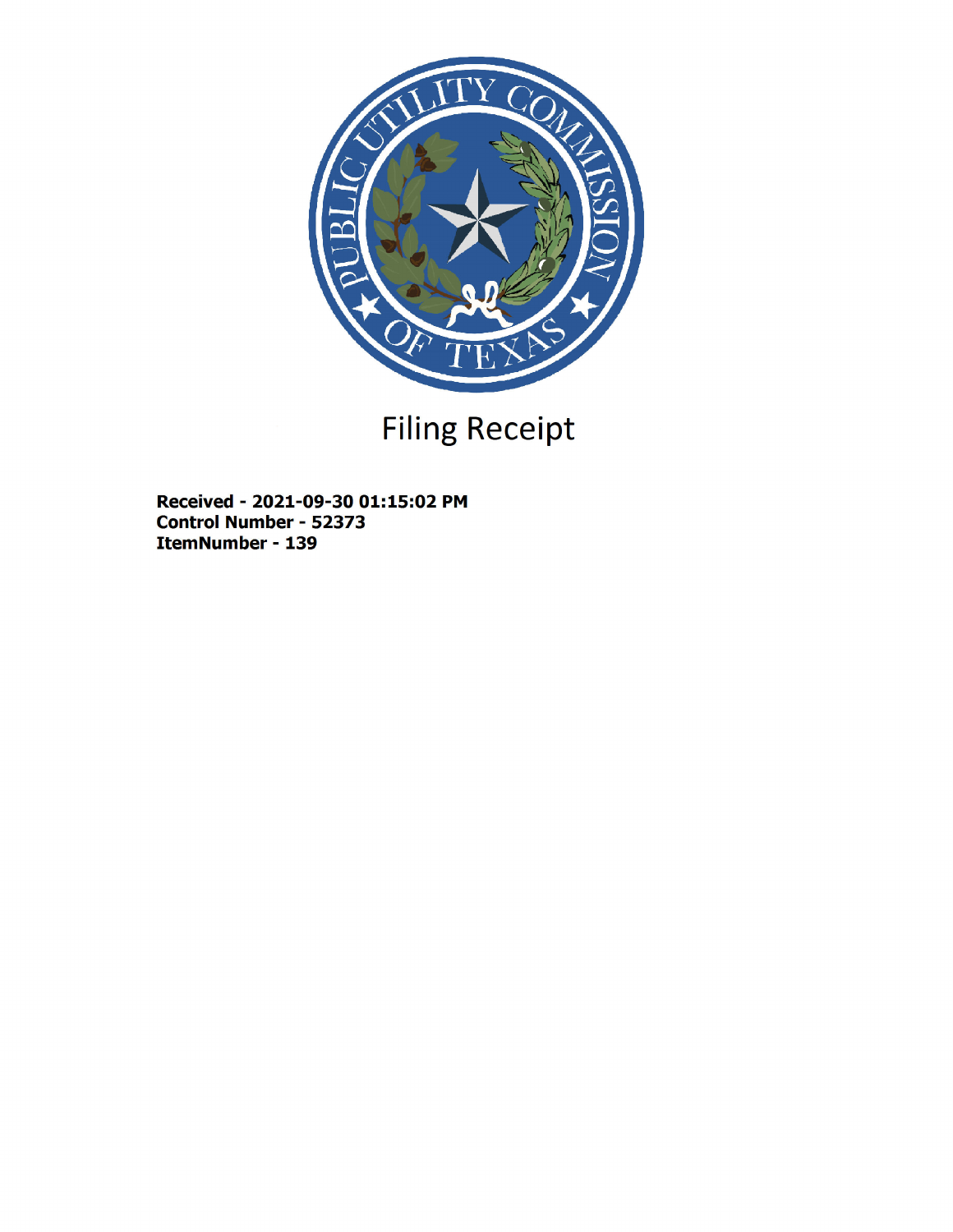#### PROJECT NO. 52373

#### REVIEW OF WHOLESALE ELECTRIC § MARKET DESIGN § PUBLIC UTILITY COMMISSION OF TEXAS

#### HUNT ENERGY NETWORK, L.L.C.'S MARKET DESIGN RECOMMENATIONS IN RESPONSE TO COMMISSIONER GUIDANCE 3 FILED ON SEPTEMBER 20, 2021

Hunt Energy Network, L.L.C. (HEN) submits this Summary of Market Design Recommendations in response to the Public Utility Commission of Texas ("PUCT" or "Commission") Commissioner Guidance 3 filed on September 20, 2021. The Guidance requests that all proposals be filed by September 30, 2021, and include a bulleted, clearlymarked Executive Summary as a separate attachment (i.e., the last page of the filing). These recommendations, therefore, are timely filed and comply with the memo's instructions.

#### MARKET DESIGN RECOMMENDATIONS

### I. HEN recommends standardizing the distribution generation resource (DGR) interconnection process.

- A. Develop a Standard DGR Interconnection Agreement (e.g., insurance requirements, feeder configuration, cost transparency and detailed delineation).
- B. Standardize study process and timelines across TDSPs-like transmission.
- C. Provide clear guidance on non-discriminatory cost recovery including collateralization and recovery of appropriate costs through TDSP rates, consistent with policies for transmission level resources.
	- $\triangleright$  These changes can be implemented by changes to 16 Tex. Admin. Code §§ 25.191, .192, and .198.

### II. HEN recommends refining ancillary services (AS) products to allow targeted procurement and optimal assignment of resources to provide key attributes depending on system conditions. $1$

- A. Use Non-Spinning Reserve (Non-Spin)-with corresponding modifications to the Operating Reserve Demand Curve (ORDC)<sup>2</sup>-as the mechanism to ensure adequacy of dispatchable resources (i.e., a Capacity/ High-Availability AS).
	- 1. Continue ERCOT's current methodology of procuring Non-Spin to reflect a more conservative approach of ensuring reliability. Procurement levels would increase, perhaps substantially, for winter

<sup>&</sup>lt;sup>1</sup> See Hunt Energy Network, L.L.C.'s Response to Commission Staff's Request for Comment on Market Design Questions, Project No. 52373 (Aug. 16, 2021) ("HEN Aug. 16 Comments") at 6-8.

*<sup>2</sup> See infra* Recommendation III .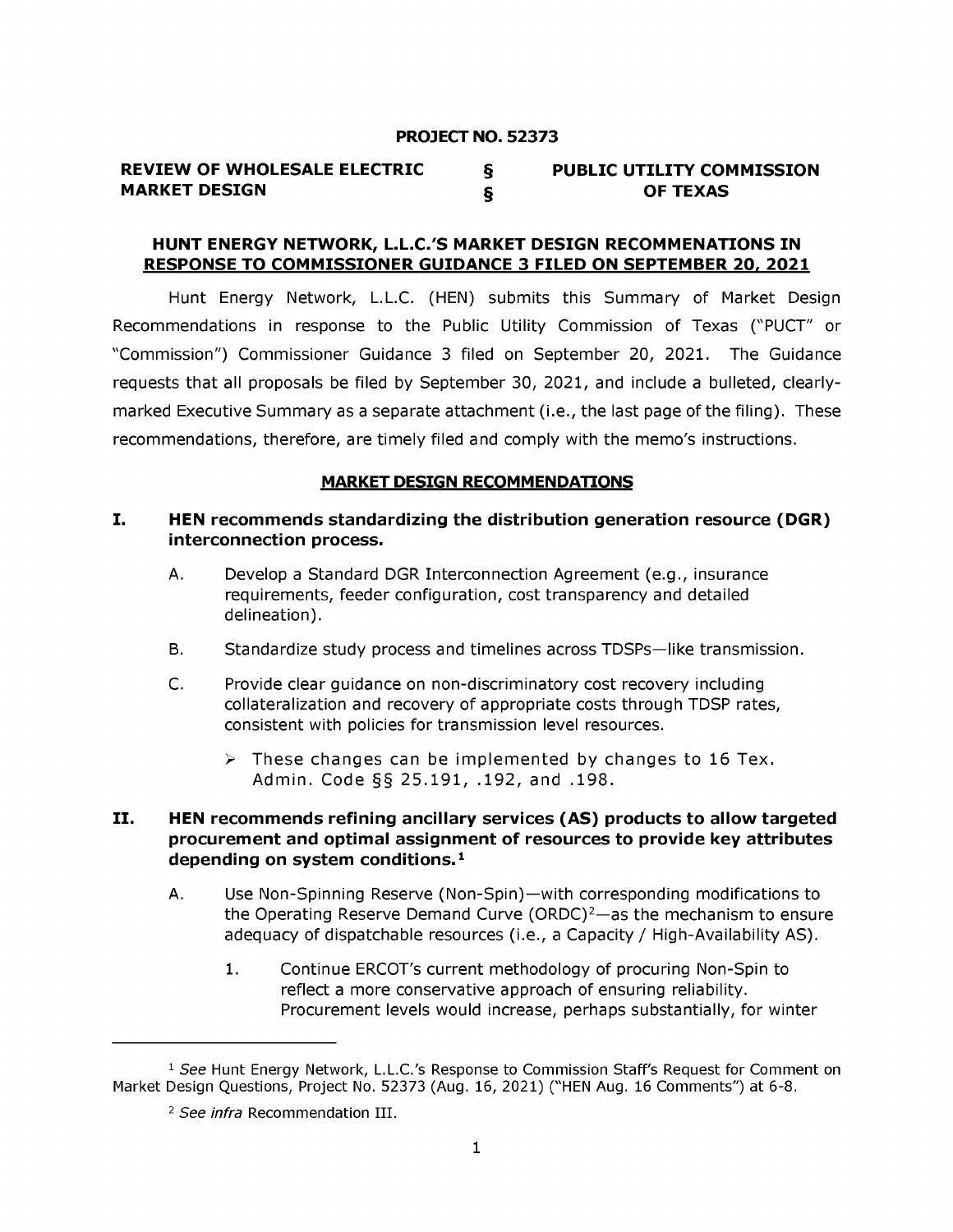and summer peak conditions.

- 2. Allow Load Resources and ESRs to provide Non-Spin.<sup>3</sup>
- 3. Maintain the link between AS eligibility and the procurement interval (e.g., proposed NPRR1096 would require a Non-Spin / ERCOT Contingency Reserve Service (ECRS) resource to have a minimum sixhour duration even though Non-Spin is a one-hour service).4
	- $\triangleright$  This unnecessarily long duration for Non-Spin discriminates against smaller ESRs.
- B. Separate and optimize the use of AS intended to address Frequency versus those intended to augment Capacity.
	- 1. Use Responsive Reserve Service (RRS) for frequency response only (i.e., do not release RRS to Security-Constrained Economic Dispatch (SCED) to provide additional energy).
	- 2. Procure fast frequency response (FFR) service as a subset of RRS, separate from slower-responding Load Resources also providing RRS.<sup>5</sup>
		- > To allow for more than 450 MW of FFR procurement, consider various frequency triggers to stagger deployment of FFR to address overshoot (overcorrection) issues that may occur when these reserves are deployed.
	- 3. Procure at least 2,800 MW of RRS at all times, an extension of ERCOT's current practice for peak hours.
		- > Extension of this recent increase by ERCOT will ensure enough Physical Responsive Capability (PRC) to arrest frequency in situations where there is a sudden loss of a substantial amount of generation (i.e., the two largest units in ERCOT).

## III. In conjunction with AS changes discussed above, HEN recommends revisions to the ORDC to improve price signals and incentivize investment in dispatchable resources.<sup>6</sup>

A. Change the minimum contingency level (MCL) used to calculate the ORDC (i.e., the value of "X") from 2,000 MW to 3,000 MW to reflect the reliability value and need for at least 2,800 MW of RRS and 200 MW of RUS, as recently

<sup>3</sup> Nodal Protocol Revision Request (NPRR) 1093, currently under consideration by ERCOT, would allow participation in Non-Spin by Load Resources; however, new proposed NPRR1096 would limit participation by Resources (including ESRs) to those participants that are capable of providing sustained capacity for six consecutive hours.

*<sup>4</sup> Id.* 

<sup>5</sup> HEN Aug. 16 Comments at 8. A portion of this recommendation has been approved as part of NPRR863.

<sup>6</sup> See HEN Aug. 16 Comments at 4-5.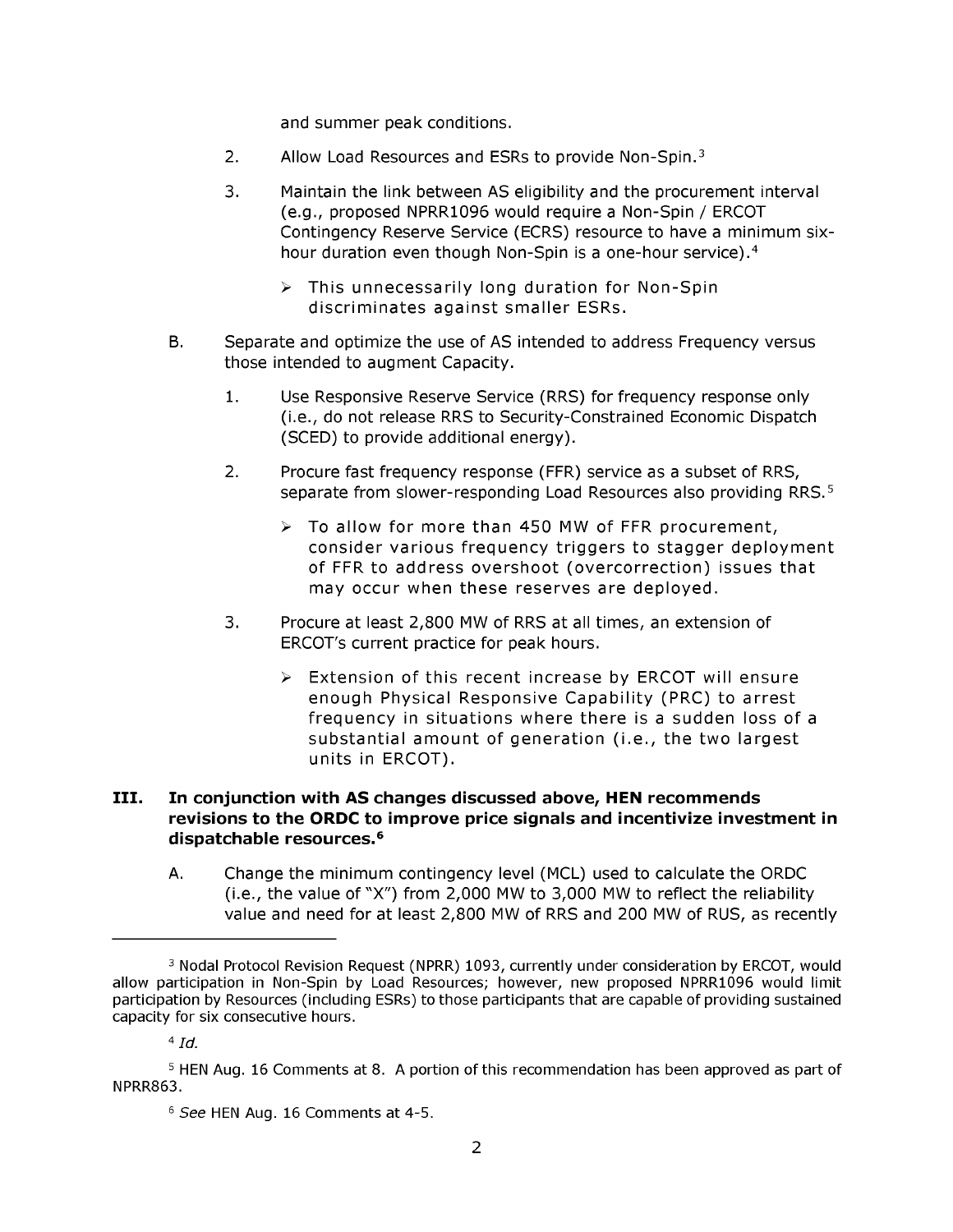increased by ERCOT. 7

- B. Elongate the ORDC (i.e., increase the standard deviation) to be consistent with ERCOT's current levels of AS procurement (of up to 8,000 MW).<sup>8</sup>
	- > ORDC currently reflects almost no value for reserves beyond 6,000 MW whereas ERCOT's procurement of about 8,000 MW of reserves reflects significant reliability value from 6,000 MW to 8,000 MW. Without this change, the market has no price signal to invest in or commit dispatchable resources.
	- $\triangleright$  HEN's recommended refinements to AS products along with appropriate modifications to the ORDC would ensure a capacity payment to all dispatchable resources and thereby improve the availability of market-based dispatchable resources.
	- $\triangleright$  These changes also would support a reduction of the high system-wide offer cap (HCAP), should the Commission decide that lowering the HCAP to  $$4,500/MWh$  is appropriate.<sup>9</sup>

#### IV. HEN recommends removing barriers that limit participation by ESRs and Load Resources. <sup>10</sup>

- A. Remove non-technical barriers to greater ESR and Load Resource participation in RRS.
	- 1. Remove artificial 60-percent limit on Non-Controllable Load Resources (NCLR) participation in RRS to reduce proration of NCLR. 11
	- 2. Allow all technologies to use ON Synchronous Condenser (ONSC) status as a means of providing RRS.
		- $\triangleright$  This procurement is currently limited to slower-responding hydroelectric resources even though ESRs are also capable of providing RRS using ONSC status.
		- $\triangleright$  These non-technical policies and barriers can be immediately changed with directives from the Commission.
- B. Consider increasing RRS by 1,400 MW to provide essential 10-minute reserves on an interim basis until ECRS is implemented (after the year

<sup>&</sup>lt;sup>7</sup> See supra Recommendation II.B.3.

<sup>8</sup> HEN Aug. 16 Comments at 5.

<sup>&</sup>lt;sup>9</sup> See Hunt Energy Network, L.L.C.'s Response to Commission Staff's Request for Comments on the High System-Wide Offer Cap, Project No. 52631 (Sep. 30, 2021).

<sup>&</sup>lt;sup>10</sup> See HEN Aug. 16 Comments at 9; Hunt Energy Network, L.L.C.'s Response to Commission Staff's Request for Comment on September 2, 2021 Questions Concerning Demand Response, Project No. 52373 (Sep. 9, 2021) ("HEN Sep. 9 Comments").

<sup>&</sup>lt;sup>11</sup> See supra Recommendation II.B.2.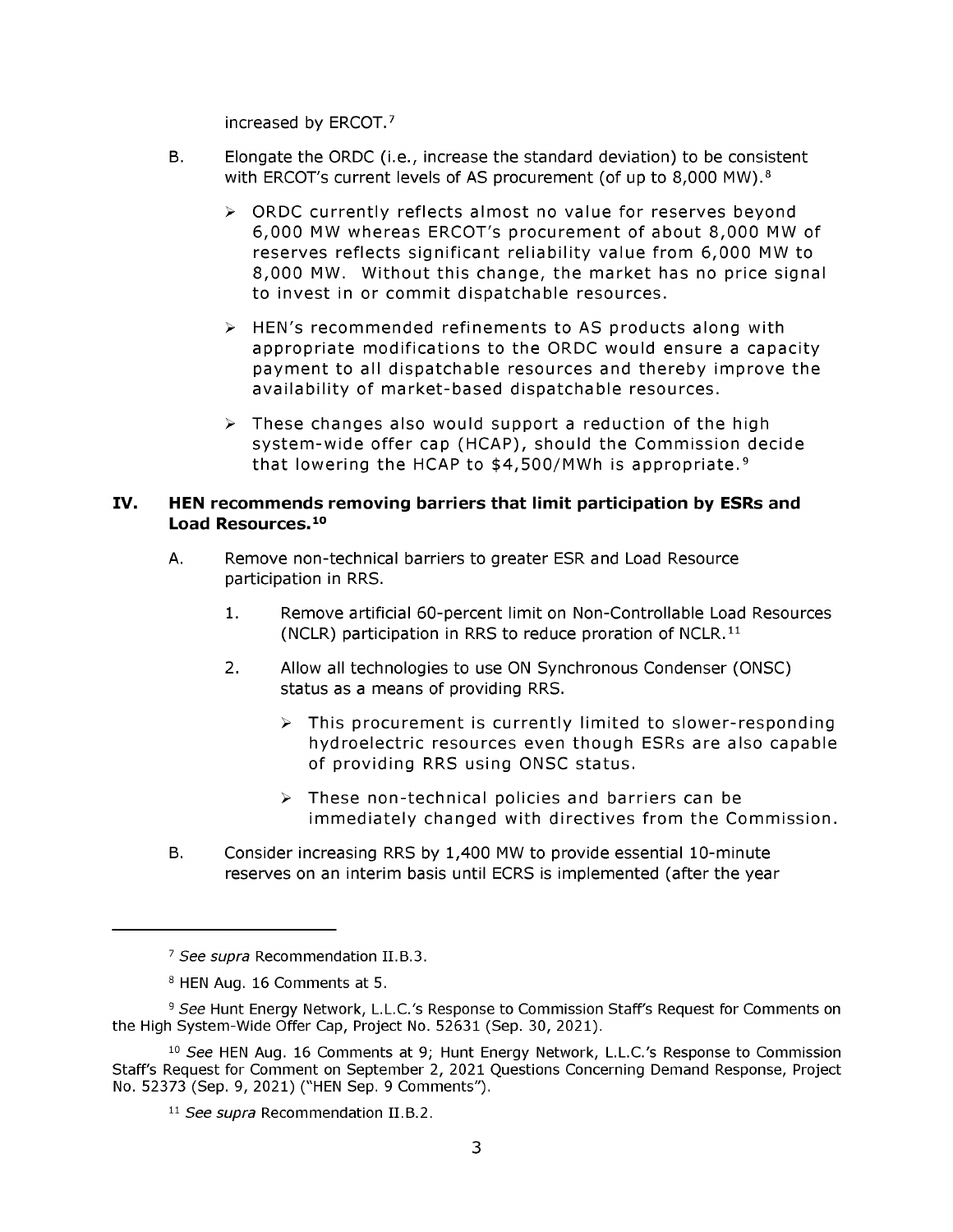2025).12

- > In addition to the 2,800 MW described in Recommendation II.B.3 above, ERCOT could plan to procure about 1,400 MW of RRS until ECRS is implemented, which will result in a similar quantity of additional 10-minute reserves (like RRS). This additional RRS procurement likely will reduce ERCOT's current Non-Spin procurement by a similar amount.
- C. Allow for aggregation of Distributed Energy Resources (DERs), controllable loads (e.g., Demand Response (DR)), and Behind-the-Meter (BTM) resources.
- D. Tailor telemetry and security requirements to facilitate integration of BTM resources.
- E. Allow BTM resources to participate in AS.
	- $\triangleright$  Current limitation on these resources is due only to legacy treatment of such resources and not any significant technical issues. A straightforward policy directive instructing ERCOT to allow BTM resources to participate in AS at their full capability would immediately unleash a large supply of much needed dispatchable resources providing essential reliability services.
- F. Increase participation of Emergency Response Service (ERS) by increasing the \$50 million ERS budget.
- G. Consider realigning incentives such that Load can receive nodal rather than zonal pricing.

#### V. HEN recommends improving TDSP meter capabilities and better utilizing the data.

- A. Update communications capability for surgical load shed events.
- B. Develop rotating outage program/plans, leveraging increased metering/communications capabilities.
- C. Adjust ERCOT metering requirements, allowing interval data recorder (IDR) meters to function as virtual ERCOT-Polled Settlement (EPS) meters/ gateways for DR/BTM resources.
	- $\triangleright$  The changes will improve the management of the distribution circuits (for critical load protection and other reasons).

### VI. HEN recommends transitioning away from a 4 Coincident Peak (CP) approach to allocating costs imposed on the transmission system and considering a longer duration measurement interval.

 $\geq$  12CP better recognizes changing nature and uses of electrical system today; ERCOT is now a winter and summer peaking system.

<sup>12</sup> HEN Aug. 16 Comments at 8.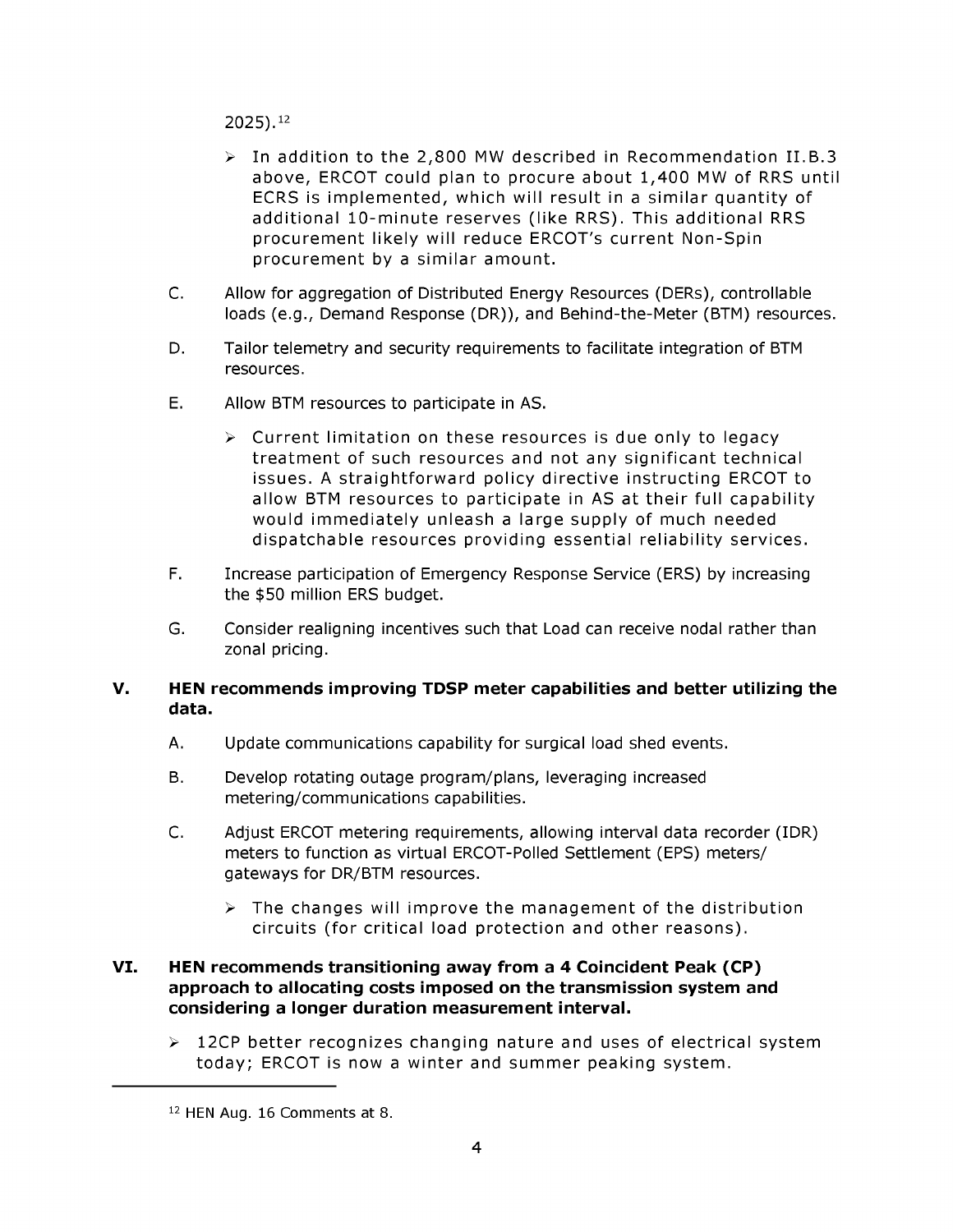- $\geq 12$ CP improves reliability by improving market participation.
	- 1. Reduces risk of cost-shifting through discretionary load reductions during typical 4CP.
	- 2. Encourages load reductions during shoulder months, allowing for timely generator maintenance.
	- 3. Encourages load reductions and energy efficiency throughout the year.
- $>$  12 Coincident Net Peak would also account for intermittent renewable resource (IRR) variability.

## VII. HEN recommends development and implementation of more reliable blackstart capabilities.

- A. Consider setting parameters (e.g., response time, duration, fuel sources) based on desired resource characteristic to incentivize more immediately responsive resources to expedite the time it would take to restart the grid in case of failure.
	- 1. Incentivize investment in secure-fuel resources (dual fuel capability, firm fuel contracts, natural gas (NG)/ESRs).
	- 2. Incentivize investment in gas-firming resources (pairing IRRs with ESRs).
- B. To the extent not addressed in Recommendation VII.A above, consider modifying black-start eligibility requirements to *require* secure-fuel or gasfirming resources.
- C. Expand black-start service to ensure sufficient resources with more resilient capabilities.
- D. In addition to expanding Direct Current (DC) ties to adjacent grids, arrange for several emergency AC interconnections with the Eastern Interconnect to assist black start.
	- > FERC can order interconnections under Federal Power Act (FPA) §§ 210/211 without jeopardizing jurisdictional boundaries.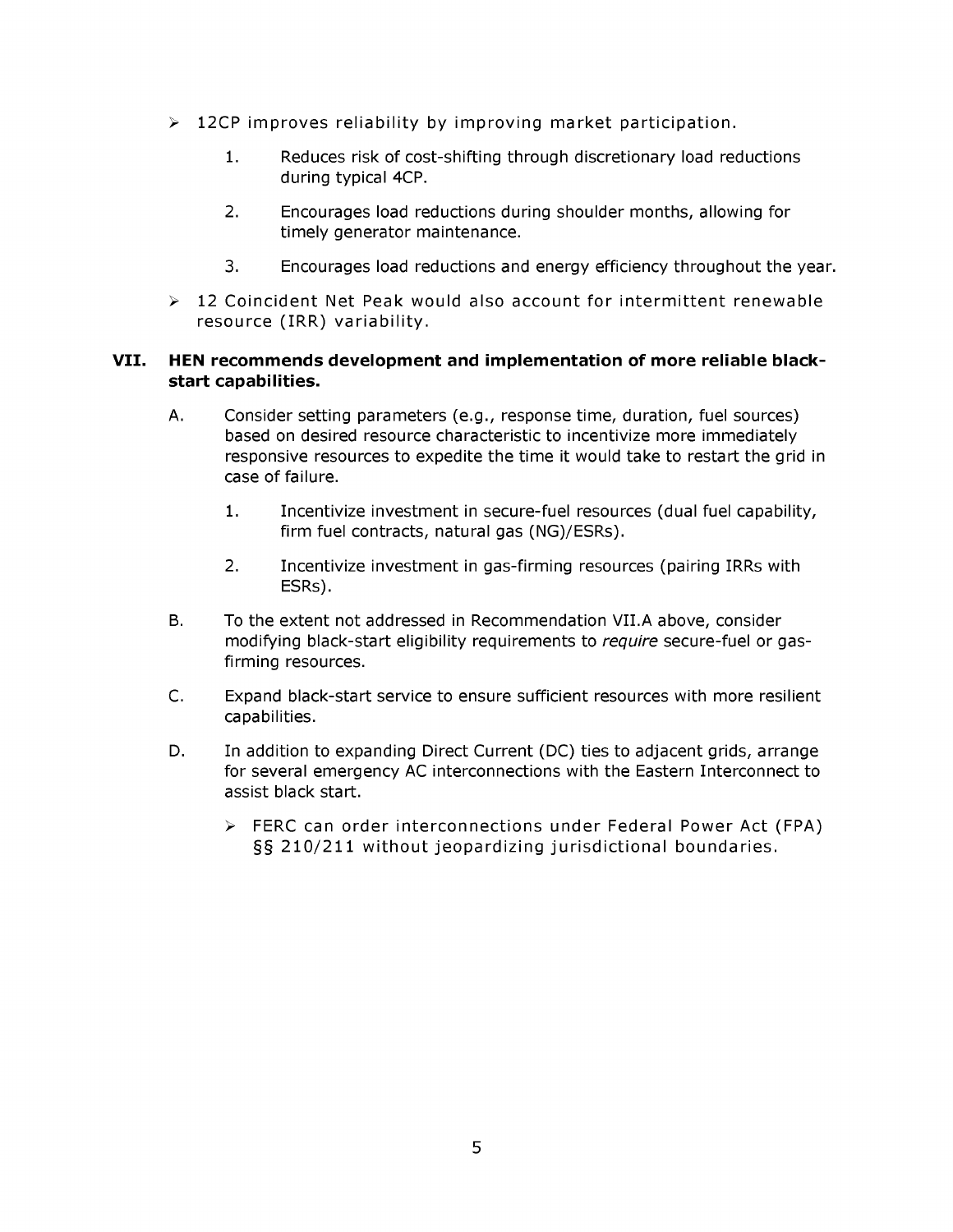#### **CONCLUSION**

HEN appreciates the Commission's consideration of these Market Design Recommendations and looks forward to further discussions with the Commission, Commission Staff, and stakeholders to develop effective and practical solutions to enhance system resiliency by incentivizing reliable, affordable, clean energy and holding market participants accountable as they strive to deliver Commission-directed outcomes.

Respectfully submitted,

m lm

HUNT ENERGY NETWORK, L.L.C.

James E. Guy DEACON LAW GROUP PLLC State Bar No. 24027061 913 Main Street Bastrop, Texas 78602 (512) 576-2435 (Telephone) jamesguy@deaconlawgroup.com

*Attorney for Hunt Energy Network, L.L.C.* 

Pat Wood, III Chief Executive Officer 1900 North Akard Street Dallas, Texas 75201 (713) 454-9592 (Telephone) Dwood@hunteneravnetwork.com

September 30, 2021